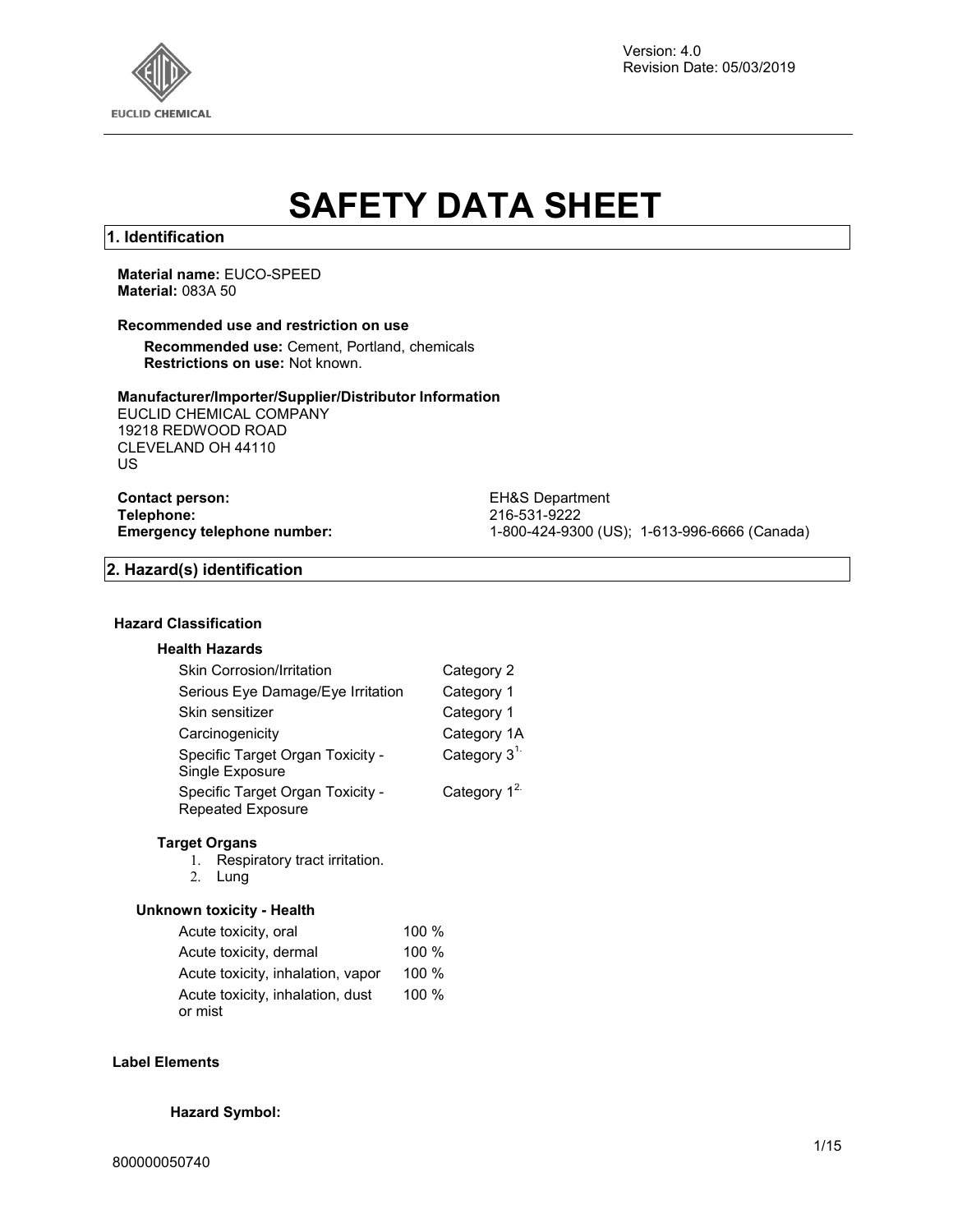



| <b>Signal Word:</b>                           | Danger                                                                                                                                                                                                                                                                                                                                                                                                                                                                                                                   |
|-----------------------------------------------|--------------------------------------------------------------------------------------------------------------------------------------------------------------------------------------------------------------------------------------------------------------------------------------------------------------------------------------------------------------------------------------------------------------------------------------------------------------------------------------------------------------------------|
| <b>Hazard Statement:</b>                      | Causes skin irritation.<br>Causes serious eye damage.<br>May cause an allergic skin reaction.<br>May cause cancer.<br>May cause respiratory irritation.<br>Causes damage to organs through prolonged or repeated exposure.                                                                                                                                                                                                                                                                                               |
| Precautionary<br><b>Statements</b>            |                                                                                                                                                                                                                                                                                                                                                                                                                                                                                                                          |
| <b>Prevention:</b>                            | Wash thoroughly after handling. Wear protective gloves/protective<br>clothing/eye protection/face protection. Contaminated work clothing should<br>not be allowed out of the workplace. Obtain special instructions before use.<br>Do not handle until all safety precautions have been read and understood.<br>Use personal protective equipment as required. Use only outdoors or in a<br>well-ventilated area. Do not breathe dust/fume/gas/mist/vapors/spray. Do<br>not eat, drink or smoke when using this product. |
| <b>Response:</b>                              | IF INHALED: Remove person to fresh air and keep comfortable for<br>breathing. IF IN EYES: Rinse cautiously with water for several minutes.<br>Remove contact lenses, if present and easy to do. Continue rinsing. IF ON<br>SKIN: Wash with plenty of water/ If skin irritation or rash occurs: Get<br>medical advice/attention. Immediately call a POISON CENTER/doctor.<br>Specific treatment (see on this label). Wash contaminated clothing before<br>reuse.                                                          |
| Storage:                                      | Store locked up. Store in a well-ventilated place. Keep container tightly<br>closed.                                                                                                                                                                                                                                                                                                                                                                                                                                     |
| Disposal:                                     | Dispose of contents/container to an appropriate treatment and disposal<br>facility in accordance with applicable laws and regulations, and product<br>characteristics at time of disposal.                                                                                                                                                                                                                                                                                                                               |
| Hazard(s) not otherwise<br>classified (HNOC): | None.                                                                                                                                                                                                                                                                                                                                                                                                                                                                                                                    |

## **3. Composition/information on ingredients**

## **Mixtures**

| Chemical Identity | CAS number | Content in percent (%)* |
|-------------------|------------|-------------------------|
|-------------------|------------|-------------------------|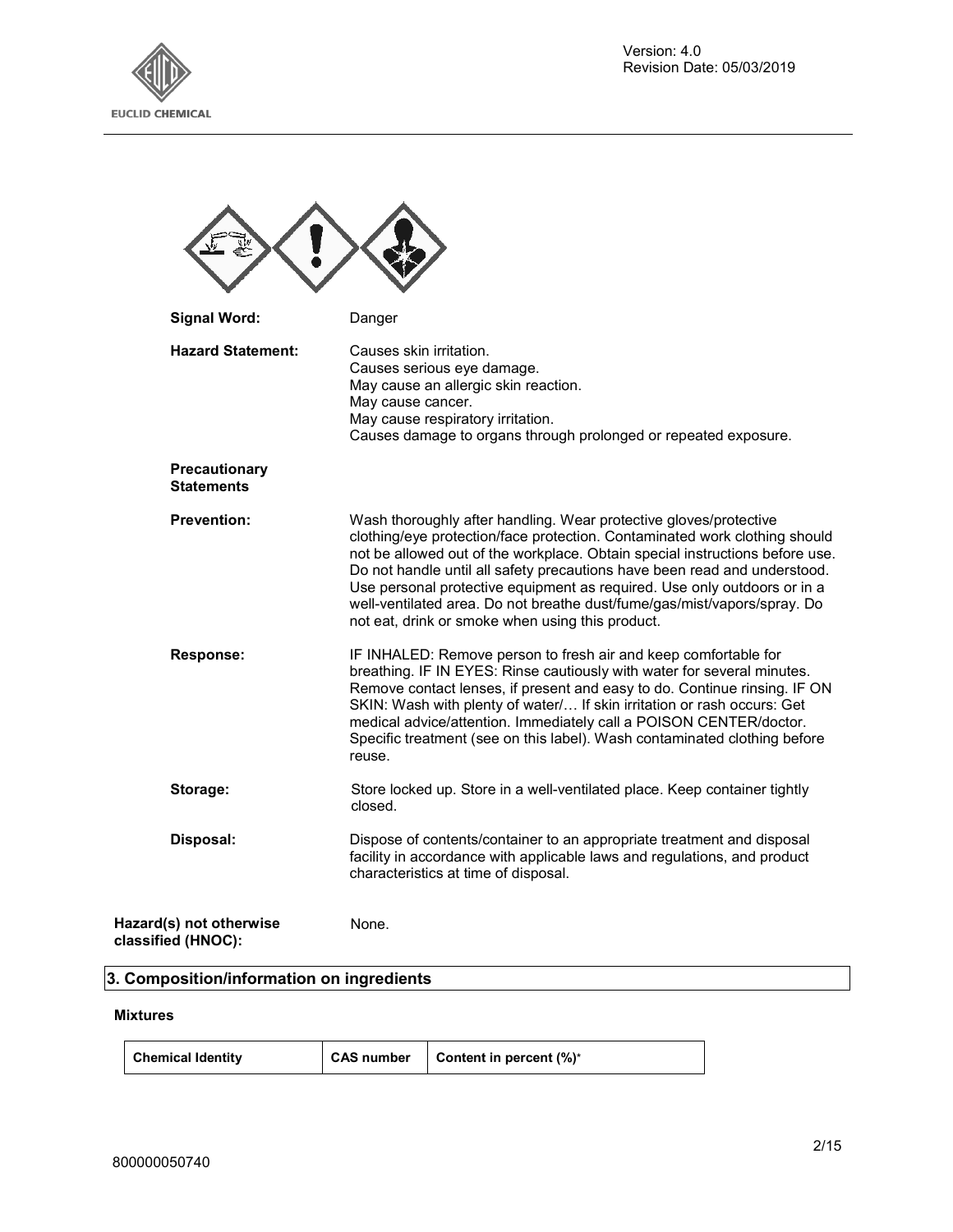

| Crystalline Silica (Quartz)/<br>Silica Sand | 14808-60-7 | 50 - <100%  |
|---------------------------------------------|------------|-------------|
| Portland cement                             | 65997-15-1 | $20 - 50\%$ |
| Calcium Sulfate Hemihydrate                 | 26499-65-0 | $10 - 20%$  |

\* All concentrations are percent by weight unless ingredient is a gas. Gas concentrations are in percent by volume.

## **4. First-aid measures**

| Description of necessary first-aid measures                   |                                                                                                                                                                                                                                                                  |  |
|---------------------------------------------------------------|------------------------------------------------------------------------------------------------------------------------------------------------------------------------------------------------------------------------------------------------------------------|--|
| Inhalation:                                                   | Move to fresh air.                                                                                                                                                                                                                                               |  |
| <b>Skin Contact:</b>                                          | Get medical attention. Destroy or thoroughly clean contaminated<br>shoes. Immediately remove contaminated clothing and shoes and<br>wash skin with soap and plenty of water. If skin irritation or an allergic<br>skin reaction develops, get medical attention. |  |
| Eye contact:                                                  | Immediately flush with plenty of water for at least 15 minutes. If easy<br>to do, remove contact lenses. Call a physician or poison control<br>center immediately.                                                                                               |  |
| Ingestion:                                                    | Call a POISON CENTER/doctor if you feel unwell. Rinse mouth.                                                                                                                                                                                                     |  |
| <b>Personal Protection for First-</b><br>aid Responders:      | Self-contained breathing apparatus and full protective clothing must<br>be worn in case of fire.                                                                                                                                                                 |  |
| Most important symptoms/effects, acute and delayed            |                                                                                                                                                                                                                                                                  |  |
| Symptoms:                                                     | Prolonged or repeated contact with skin may cause redness, itching,<br>irritation and eczema/chapping. Extreme irritation of eyes and mucous<br>membranes, including burning and tearing.<br>Respiratory tract irritation.                                       |  |
| Hazards:                                                      | No data available.                                                                                                                                                                                                                                               |  |
|                                                               | Indication of immediate medical attention and special treatment needed                                                                                                                                                                                           |  |
| Treatment:                                                    | Symptoms may be delayed.                                                                                                                                                                                                                                         |  |
| 5. Fire-fighting measures                                     |                                                                                                                                                                                                                                                                  |  |
| <b>General Fire Hazards:</b>                                  | No unusual fire or explosion hazards noted.                                                                                                                                                                                                                      |  |
| Suitable (and unsuitable) extinguishing media                 |                                                                                                                                                                                                                                                                  |  |
| Suitable extinguishing<br>media:                              | Use fire-extinguishing media appropriate for surrounding materials.                                                                                                                                                                                              |  |
| Unsuitable extinguishing<br>media:                            | Do not use water jet as an extinguisher, as this will spread the fire.                                                                                                                                                                                           |  |
| Specific hazards arising from<br>the chemical:                | During fire, gases hazardous to health may be formed.                                                                                                                                                                                                            |  |
| Special protective equipment and precautions for firefighters |                                                                                                                                                                                                                                                                  |  |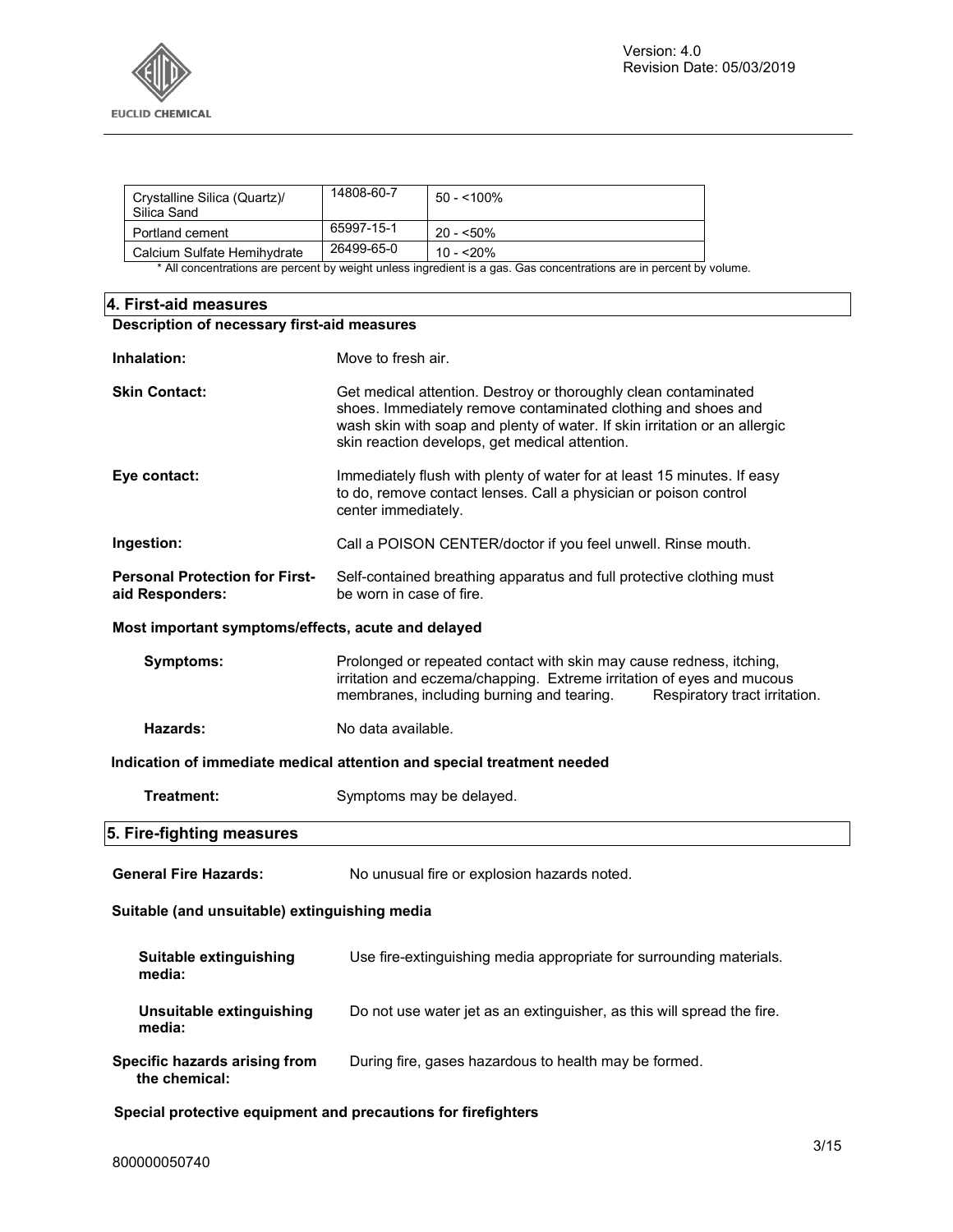

| Special fire fighting<br>procedures: | No data available.                                                      |
|--------------------------------------|-------------------------------------------------------------------------|
| Special protective equipment         | Self-contained breathing apparatus and full protective clothing must be |
| for fire-fighters:                   | worn in case of fire.                                                   |

## **6. Accidental release measures**

| Personal precautions,<br>protective equipment and<br>emergency procedures: | See Section 8 of the SDS for Personal Protective Equipment. Do not touch<br>damaged containers or spilled material unless wearing appropriate<br>protective clothing. Keep unauthorized personnel away.                                                                                                                                                                                                                                                                                                         |
|----------------------------------------------------------------------------|-----------------------------------------------------------------------------------------------------------------------------------------------------------------------------------------------------------------------------------------------------------------------------------------------------------------------------------------------------------------------------------------------------------------------------------------------------------------------------------------------------------------|
| Accidental release measures:                                               | In the event of a spill or accidental release, notify relevant authorities in<br>accordance with all applicable regulations.                                                                                                                                                                                                                                                                                                                                                                                    |
| <b>Methods and material for</b><br>containment and cleaning<br>up:         | Collect spillage in containers, seal securely and deliver for disposal<br>according to local regulations.                                                                                                                                                                                                                                                                                                                                                                                                       |
| <b>Environmental Precautions:</b>                                          | Do not contaminate water sources or sewer. Prevent further leakage or<br>spillage if safe to do so.                                                                                                                                                                                                                                                                                                                                                                                                             |
| 7. Handling and storage                                                    |                                                                                                                                                                                                                                                                                                                                                                                                                                                                                                                 |
| <b>Handling</b>                                                            |                                                                                                                                                                                                                                                                                                                                                                                                                                                                                                                 |
| <b>Technical measures (e.g. Local</b><br>and general ventilation):         | Mechanical ventilation or local exhaust ventilation may be required.<br>Observe good industrial hygiene practices. Observe occupational exposure<br>limits and minimize the risk of inhalation of dust.                                                                                                                                                                                                                                                                                                         |
| Safe handling advice:                                                      | Ventilate well, avoid breathing vapors. Use approved respirator if air<br>contamination is above accepted level. Use mechanical ventilation in case<br>of handling which causes formation of dust. Do not handle until all safety<br>precautions have been read and understood. Obtain special instructions<br>before use. Use personal protective equipment as required. Do not get in<br>eyes. Wash hands thoroughly after handling. Avoid contact with skin. Avoid<br>contact with eyes, skin, and clothing. |
| <b>Contact avoidance measures:</b>                                         | No data available.                                                                                                                                                                                                                                                                                                                                                                                                                                                                                              |
| <b>Hygiene measures:</b>                                                   | Observe good industrial hygiene practices. Wash hands before breaks and<br>immediately after handling the product. Do not get in eyes. Wash<br>contaminated clothing before reuse. Avoid contact with skin. Contaminated<br>work clothing should not be allowed out of the workplace.                                                                                                                                                                                                                           |
| <b>Storage</b>                                                             |                                                                                                                                                                                                                                                                                                                                                                                                                                                                                                                 |
| Safe storage conditions:                                                   | Store locked up.                                                                                                                                                                                                                                                                                                                                                                                                                                                                                                |
| Safe packaging materials:                                                  | No data available.                                                                                                                                                                                                                                                                                                                                                                                                                                                                                              |

## **8. Exposure controls/personal protection**

**Control Parameters**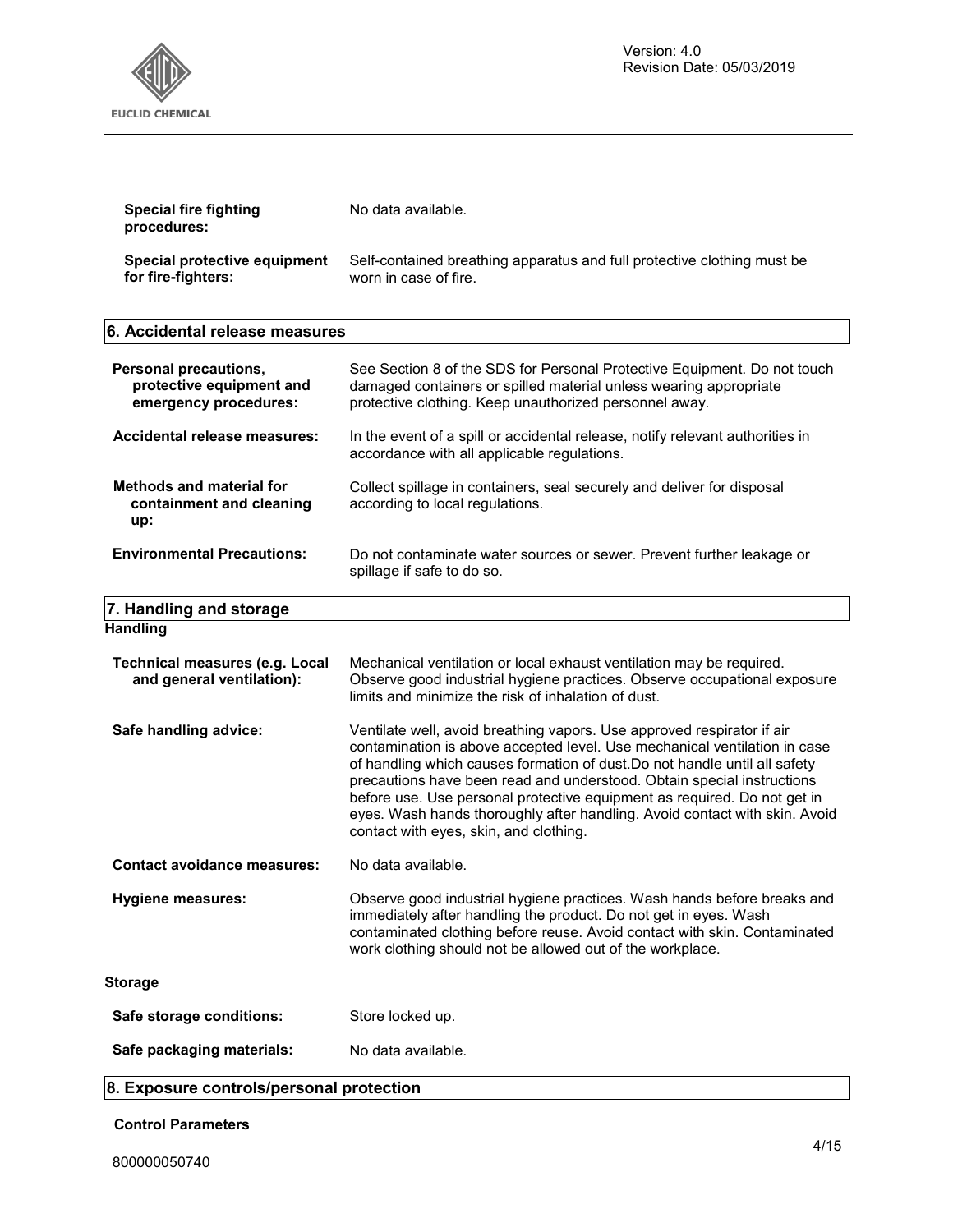

## **Occupational Exposure Limits**

| <b>Chemical Identity</b>                                              | <b>Type</b>  | <b>Exposure Limit Values</b>                             | <b>Source</b>                                                                   |
|-----------------------------------------------------------------------|--------------|----------------------------------------------------------|---------------------------------------------------------------------------------|
| Crystalline Silica (Quartz)/<br>Silica Sand - Respirable<br>fraction. | <b>TWA</b>   | $0.025$ mg/m $3$                                         | US. ACGIH Threshold Limit Values (2011)                                         |
| Crystalline Silica (Quartz)/<br>Silica Sand - Respirable dust.        | <b>TWA</b>   | $0.05$ mg/m $3$                                          | US. OSHA Specifically Regulated Substances<br>(29 CFR 1910.1001-1053) (03 2016) |
|                                                                       | OSHA AC<br>т | $0.025$ mg/m $3$                                         | US. OSHA Specifically Regulated Substances<br>(29 CFR 1910.1001-1053) (03 2016) |
| Crystalline Silica (Quartz)/<br>Silica Sand - Respirable dust.        | PEL          | $0.05$ mg/m $3$                                          | US. OSHA Table Z-1 Limits for Air<br>Contaminants (29 CFR 1910.1000) (03 2016)  |
| Crystalline Silica (Quartz)/<br>Silica Sand - Respirable.             | <b>TWA</b>   | 2.4 millions<br>of particles<br>per cubic foot<br>of air | US. OSHA Table Z-3 (29 CFR 1910.1000)<br>(2000)                                 |
|                                                                       | <b>TWA</b>   | $0.1$ mg/m $3$                                           | US. OSHA Table Z-3 (29 CFR 1910.1000)<br>(2000)                                 |
| Portland cement - Respirable<br>fraction.                             | <b>TWA</b>   | 1 $mg/m3$                                                | US. ACGIH Threshold Limit Values (2011)                                         |
| Portland cement - Total dust.                                         | PEL          | 15 mg/m3                                                 | US. OSHA Table Z-1 Limits for Air<br>Contaminants (29 CFR 1910.1000) (02 2006)  |
| Portland cement - Respirable<br>fraction.                             | PEL          | $5$ mg/m $3$                                             | US. OSHA Table Z-1 Limits for Air<br>Contaminants (29 CFR 1910.1000) (02 2006)  |
| Portland cement                                                       | <b>TWA</b>   | 50 millions of<br>particles per<br>cubic foot of<br>air  | US. OSHA Table Z-3 (29 CFR 1910.1000)<br>(2000)                                 |
| Calcium Sulfate Hemihydrate<br>- Inhalable fraction.                  | <b>TWA</b>   | 10 mg/m3                                                 | US. ACGIH Threshold Limit Values (2011)                                         |
|                                                                       | <b>TWA</b>   | 10 mg/m3                                                 | US. ACGIH Threshold Limit Values (2011)                                         |
| Calcium Sulfate Hemihydrate<br>- Total dust.                          | PEL          | 15 mg/m3                                                 | US. OSHA Table Z-1 Limits for Air<br>Contaminants (29 CFR 1910.1000) (02 2006)  |
| Calcium Sulfate Hemihydrate<br>- Respirable fraction.                 | PEL          | $5$ mg/m $3$                                             | US. OSHA Table Z-1 Limits for Air<br>Contaminants (29 CFR 1910.1000) (02 2006)  |

| <b>Chemical name</b>                                                  | <b>Type</b> | <b>Exposure Limit Values</b> | <b>Source</b>                                                                                                                                                          |
|-----------------------------------------------------------------------|-------------|------------------------------|------------------------------------------------------------------------------------------------------------------------------------------------------------------------|
| Crystalline Silica (Quartz)/<br>Silica Sand - Respirable<br>fraction. | <b>TWA</b>  | 0.025 mg/m3                  | Canada. British Columbia OELs. (Occupational<br>Exposure Limits for Chemical Substances,<br>Occupational Health and Safety Regulation<br>296/97, as amended) (07 2007) |
| Crystalline Silica (Quartz)/<br>Silica Sand - Respirable<br>fraction. | <b>TWA</b>  | $0.10$ mg/m $3$              | Canada. Ontario OELs. (Control of Exposure to<br>Biological or Chemical Agents) (06 2015)                                                                              |
| Crystalline Silica (Quartz)/<br>Silica Sand - Respirable dust.        | <b>TWA</b>  | $0.1$ mg/m $3$               | Canada. Quebec OELs. (Ministry of Labor -<br>Regulation Respecting the Quality of the Work<br>Environment) (09 2017)                                                   |
| Portland cement - Total dust.                                         | <b>TWA</b>  | 10 mg/m3                     | Canada. Quebec OELs. (Ministry of Labor -<br>Regulation Respecting the Quality of the Work<br>Environment) (09 2017)                                                   |
| Portland cement - Respirable<br>dust.                                 | <b>TWA</b>  | $5$ mg/m $3$                 | Canada. Quebec OELs. (Ministry of Labor -<br>Regulation Respecting the Quality of the Work<br>Environment) (09 2017)                                                   |
| Portland cement -<br>Respirable.                                      | <b>TWA</b>  | 1 $mg/m3$                    | Canada. British Columbia OELs. (Occupational<br>Exposure Limits for Chemical Substances,<br>Occupational Health and Safety Regulation<br>296/97, as amended) (06 2017) |
| Portland cement - Respirable<br>fraction.                             | <b>TWA</b>  | 1 mg/m $3$                   | Canada. Ontario OELs. (Control of Exposure to<br>Biological or Chemical Agents) (08 2017)                                                                              |
| Calcium Sulfate Hemihydrate<br>- Total dust.                          | <b>TWA</b>  | 10 mg/m3                     | Canada. British Columbia OELs. (Occupational<br>Exposure Limits for Chemical Substances,<br>Occupational Health and Safety Regulation<br>296/97, as amended) (07 2007) |
|                                                                       | <b>STEL</b> | 20 mg/m3                     | Canada. British Columbia OELs. (Occupational<br>Exposure Limits for Chemical Substances,                                                                               |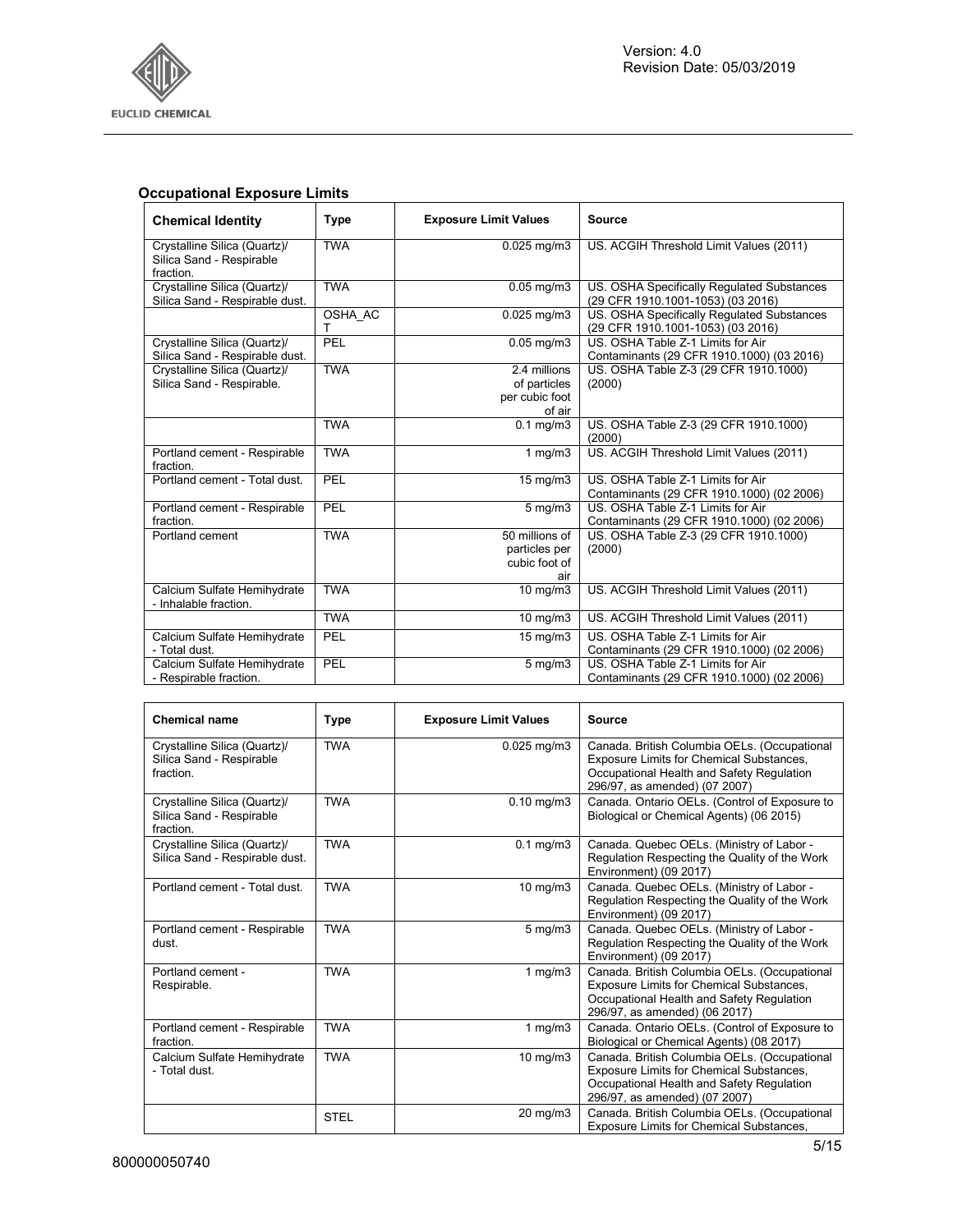

|                                                       |            |                   | Occupational Health and Safety Regulation<br>296/97, as amended) (07 2007)                                                                                             |
|-------------------------------------------------------|------------|-------------------|------------------------------------------------------------------------------------------------------------------------------------------------------------------------|
| Calcium Sulfate Hemihydrate<br>- Respirable fraction. | <b>TWA</b> | $3 \text{ mg/m}$  | Canada. British Columbia OELs. (Occupational<br>Exposure Limits for Chemical Substances,<br>Occupational Health and Safety Regulation<br>296/97, as amended) (07 2007) |
| Calcium Sulfate Hemihydrate<br>- Inhalable fraction.  | <b>TWA</b> | $10 \text{ mg/m}$ | Canada. Ontario OELs. (Control of Exposure to<br>Biological or Chemical Agents) (11 2010)                                                                              |
|                                                       | <b>TWA</b> | $10 \text{ mg/m}$ | Canada. Ontario OELs. (Control of Exposure to<br>Biological or Chemical Agents) (11 2010)                                                                              |
| Calcium Sulfate Hemihydrate<br>- Total dust.          | <b>TWA</b> | $10 \text{ mg/m}$ | Canada. Quebec OELs. (Ministry of Labor -<br>Regulation Respecting the Quality of the Work<br>Environment) (09 2017)                                                   |
| Calcium Sulfate Hemihydrate<br>- Respirable dust.     | <b>TWA</b> | $5 \text{ mg/m}$  | Canada. Quebec OELs. (Ministry of Labor -<br>Regulation Respecting the Quality of the Work<br>Environment) (09 2017)                                                   |

**Appropriate Engineering Controls**  Mechanical ventilation or local exhaust ventilation may be required. Observe good industrial hygiene practices. Observe occupational exposure limits and minimize the risk of inhalation of dust.

## **Individual protection measures, such as personal protective equipment**

| <b>General information:</b>                       | Provide easy access to water supply and eye wash facilities. Good general<br>ventilation (typically 10 air changes per hour) should be used. Ventilation<br>rates should be matched to conditions. If applicable, use process<br>enclosures, local exhaust ventilation, or other engineering controls to<br>maintain airborne levels below recommended exposure limits. If exposure<br>limits have not been established, maintain airborne levels to an acceptable<br>level. |
|---------------------------------------------------|------------------------------------------------------------------------------------------------------------------------------------------------------------------------------------------------------------------------------------------------------------------------------------------------------------------------------------------------------------------------------------------------------------------------------------------------------------------------------|
| <b>Eye/face protection:</b>                       | Wear a full-face respirator, if needed. Wear safety glasses with side shields<br>(or goggles) and a face shield.                                                                                                                                                                                                                                                                                                                                                             |
| <b>Skin Protection</b><br><b>Hand Protection:</b> | Use suitable protective gloves if risk of skin contact.                                                                                                                                                                                                                                                                                                                                                                                                                      |
| Other:                                            | Wear chemical-resistant gloves, footwear, and protective clothing<br>appropriate for the risk of exposure. Contact health and safety professional<br>or manufacturer for specific information.                                                                                                                                                                                                                                                                               |
| <b>Respiratory Protection:</b>                    | In case of inadequate ventilation use suitable respirator. Seek advice from<br>local supervisor.                                                                                                                                                                                                                                                                                                                                                                             |
| Hygiene measures:                                 | Observe good industrial hygiene practices. Wash hands before breaks and<br>immediately after handling the product. Do not get in eyes. Wash<br>contaminated clothing before reuse. Avoid contact with skin. Contaminated<br>work clothing should not be allowed out of the workplace.                                                                                                                                                                                        |

## **9. Physical and chemical properties**

## **Appearance**

| <b>Physical state:</b> | solid    |
|------------------------|----------|
| Form:                  | Powder   |
| Color:                 | Gray     |
| Odor:                  | Odorless |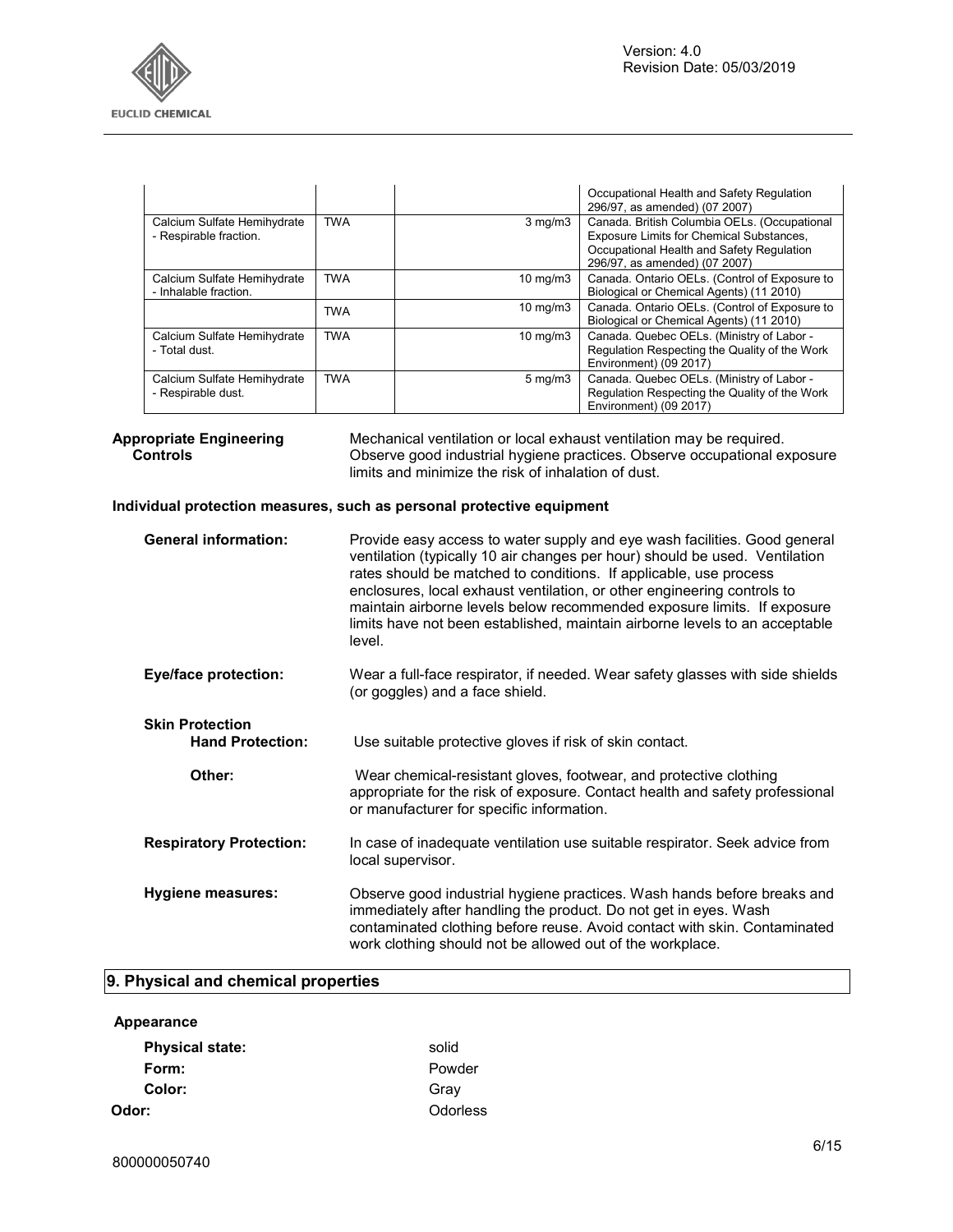

| <b>Odor threshold:</b>                                | No data available.   |
|-------------------------------------------------------|----------------------|
| pH:                                                   | No data available.   |
| Melting point/freezing point:                         | No data available.   |
| Initial boiling point and boiling range:              | No data available.   |
| <b>Flash Point:</b>                                   | No data available.   |
| <b>Evaporation rate:</b>                              | No data available.   |
| Flammability (solid, gas):                            | No.                  |
| Upper/lower limit on flammability or explosive limits |                      |
| Flammability limit - upper (%):                       | No data available.   |
| Flammability limit - lower (%):                       | No data available.   |
| Explosive limit - upper (%):                          | No data available.   |
| Explosive limit - lower (%):                          | No data available.   |
| Vapor pressure:                                       | No data available.   |
| Vapor density:                                        | No data available.   |
| <b>Relative density:</b>                              | 2.75                 |
| Solubility(ies)                                       |                      |
| Solubility in water:                                  | Miscible with water. |
| Solubility (other):                                   | No data available.   |
| Partition coefficient (n-octanol/water):              | No data available.   |
|                                                       |                      |
| Auto-ignition temperature:                            | No data available.   |
| <b>Decomposition temperature:</b>                     | No data available.   |
| <b>Viscosity:</b>                                     | No data available.   |

## **10. Stability and reactivity**

| <b>Reactivity:</b>                          | No data available.                                                                                 |
|---------------------------------------------|----------------------------------------------------------------------------------------------------|
| <b>Chemical Stability:</b>                  | Material is stable under normal conditions.                                                        |
| Possibility of hazardous<br>reactions:      | No data available.                                                                                 |
| Conditions to avoid:                        | Avoid heat or contamination.                                                                       |
| <b>Incompatible Materials:</b>              | No data available.                                                                                 |
| <b>Hazardous Decomposition</b><br>Products: | Thermal decomposition or combustion may liberate carbon oxides and<br>other toxic gases or vapors. |

## **11. Toxicological information**

| Information on likely routes of exposure |                                                                                                  |
|------------------------------------------|--------------------------------------------------------------------------------------------------|
| Inhalation:                              | In high concentrations, vapors, fumes or mists may irritate nose, throat and<br>mucus membranes. |
| <b>Skin Contact:</b>                     | Causes skin irritation. May cause an allergic skin reaction.                                     |
| Eye contact:                             | Causes serious eye damage.                                                                       |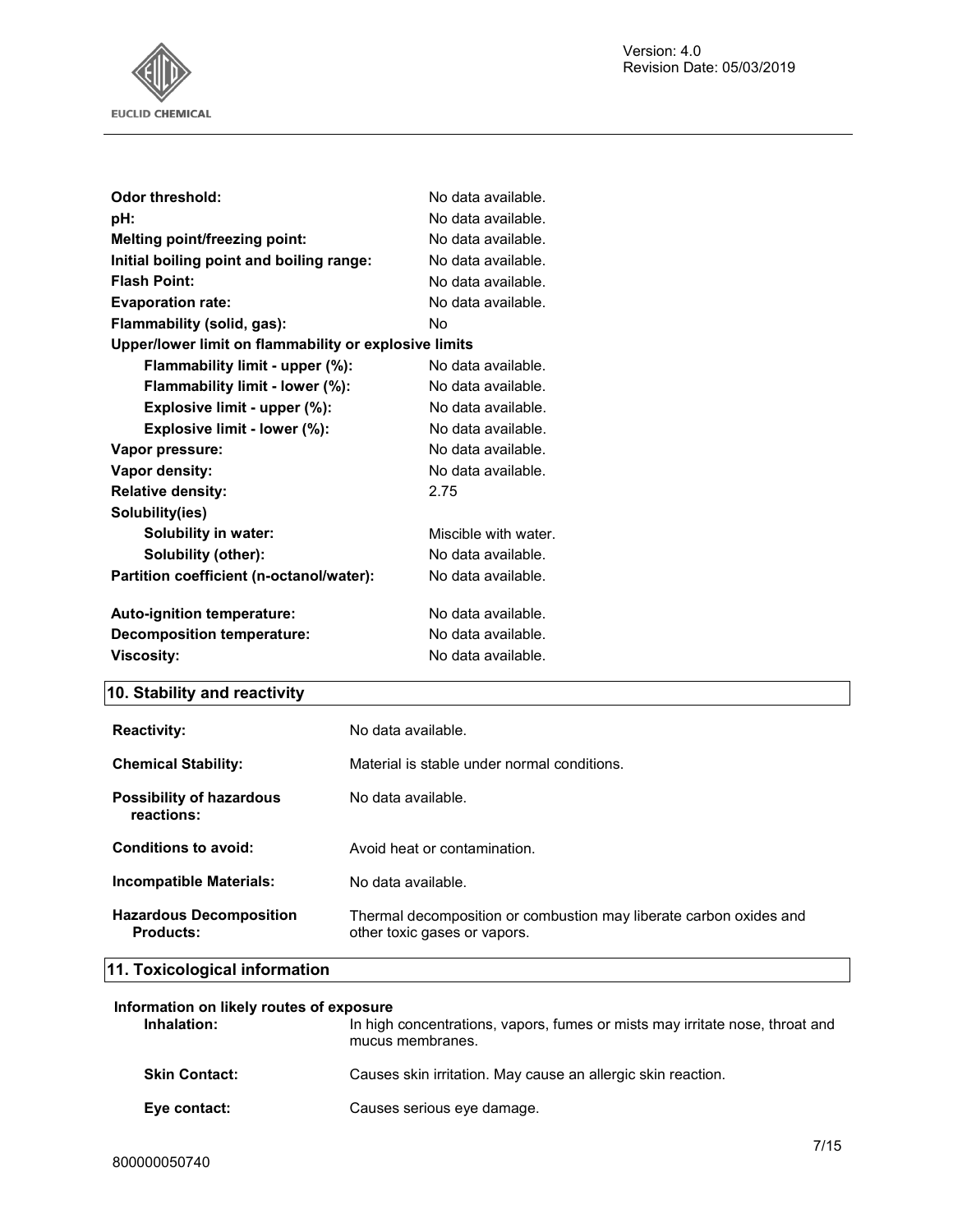

| Ingestion:                                                                                                           | May be ingested by accident. Ingestion may cause irritation and malaise.     |  |  |
|----------------------------------------------------------------------------------------------------------------------|------------------------------------------------------------------------------|--|--|
|                                                                                                                      | Symptoms related to the physical, chemical and toxicological characteristics |  |  |
| Inhalation:                                                                                                          | No data available.                                                           |  |  |
| <b>Skin Contact:</b>                                                                                                 | No data available.                                                           |  |  |
| Eye contact:                                                                                                         | No data available.                                                           |  |  |
| Ingestion:                                                                                                           | No data available.                                                           |  |  |
| Information on toxicological effects                                                                                 |                                                                              |  |  |
| Acute toxicity (list all possible routes of exposure)                                                                |                                                                              |  |  |
| Oral<br>Product:                                                                                                     | Not classified for acute toxicity based on available data.                   |  |  |
| Dermal<br><b>Product:</b>                                                                                            | Not classified for acute toxicity based on available data.                   |  |  |
| <b>Inhalation</b><br><b>Product:</b>                                                                                 |                                                                              |  |  |
| <b>Repeated dose toxicity</b><br><b>Product:</b>                                                                     | No data available.                                                           |  |  |
| <b>Skin Corrosion/Irritation</b><br>Product:                                                                         | No data available.                                                           |  |  |
| <b>Serious Eye Damage/Eye Irritation</b><br>Product:                                                                 | No data available.                                                           |  |  |
| <b>Respiratory or Skin Sensitization</b><br><b>Product:</b>                                                          | No data available.                                                           |  |  |
| Carcinogenicity<br><b>Product:</b>                                                                                   | No data available.                                                           |  |  |
|                                                                                                                      | IARC Monographs on the Evaluation of Carcinogenic Risks to Humans:           |  |  |
| Crystalline Silica<br>(Quartz)/ Silica<br>Sand                                                                       | Overall evaluation: Carcinogenic to humans.                                  |  |  |
| US. National Toxicology Program (NTP) Report on Carcinogens:<br>Crystalline<br>Silica<br>(Quartz)/<br>Silica<br>Sand | Known To Be Human Carcinogen.                                                |  |  |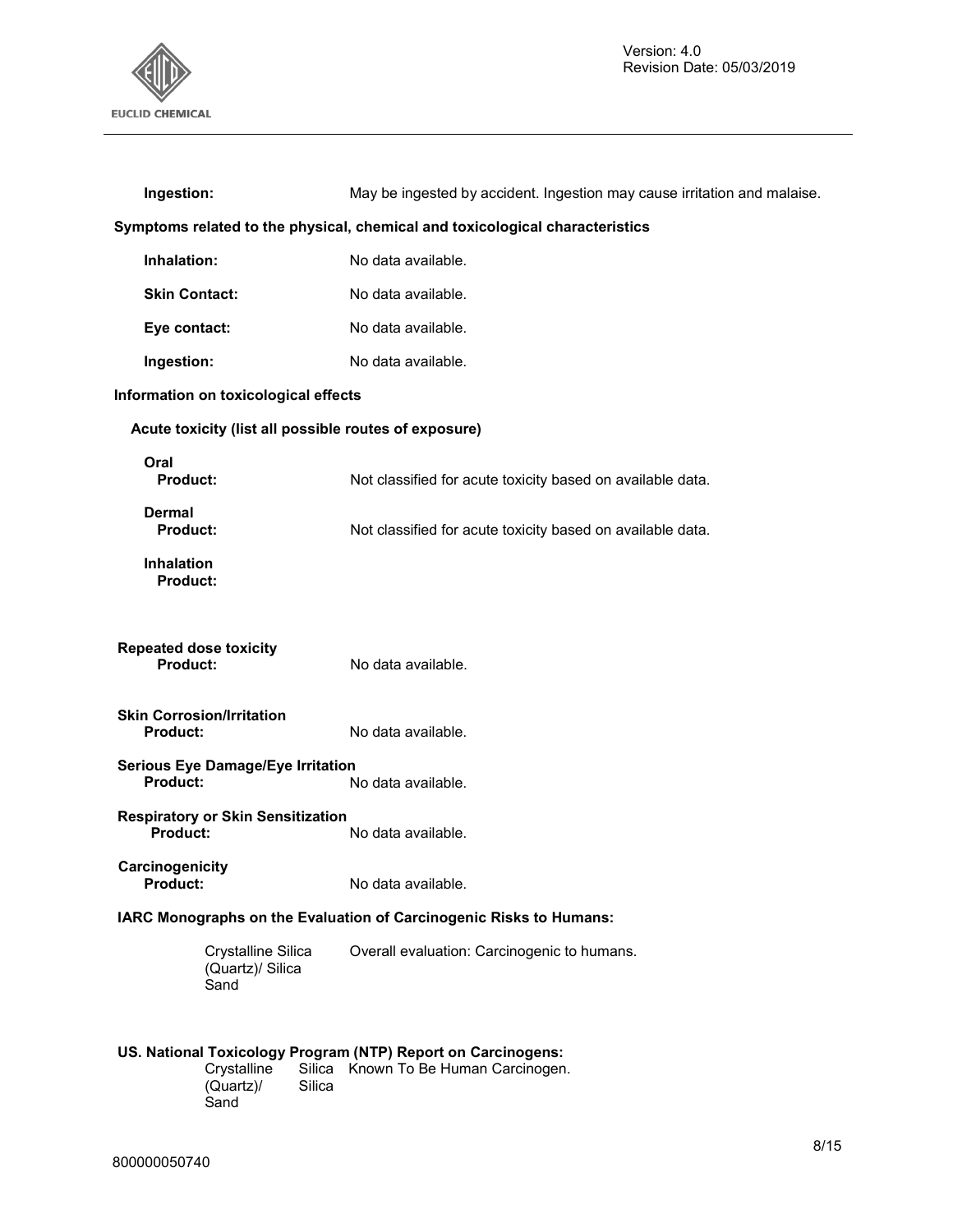

## **US. OSHA Specifically Regulated Substances (29 CFR 1910.1001-1050):**

Crystalline Silica (Quartz)/ Silica Sand Cancer

## **Germ Cell Mutagenicity**

- **In vitro Product:** No data available.
- **In vivo**
- **Reproductive toxicity**
- No data available.
- **Specific Target Organ Toxicity Single Exposure**  No data available.

#### **Specific Target Organ Toxicity - Repeated Exposure Product:** No data available.

**Target Organs**  Specific Target Organ Toxicity - Single Exposure: Respiratory tract irritation. Specific Target Organ Toxicity - Repeated Exposure: Lung

No data available.

## **Aspiration Hazard**

**Product:** No data available.

**Other effects:** No data available.

## **12. Ecological information**

## **Ecotoxicity:**

|  |  | Acute hazards to the aquatic environment: |
|--|--|-------------------------------------------|
|  |  |                                           |

**Fish** 

**Product:** No data available.

| <b>Aquatic Invertebrates</b> |                    |
|------------------------------|--------------------|
| <b>Product:</b>              | No data available. |

## **Chronic hazards to the aquatic environment:**

**Fish** 

**Product:** No data available.

## **Aquatic Invertebrates Product:** No data available.

**Toxicity to Aquatic Plants**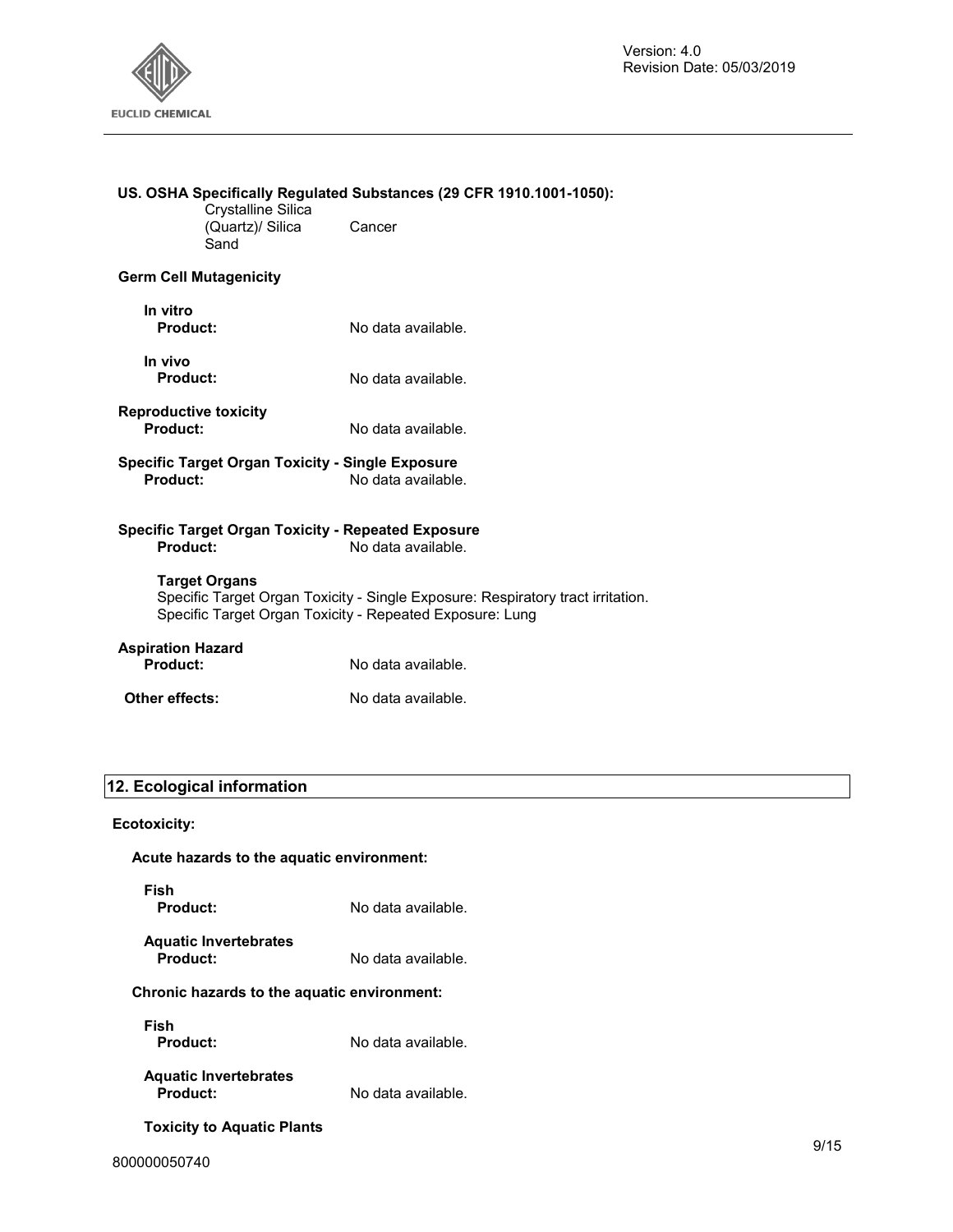

| <b>Product:</b>                                                                             | No data available.                                                                                                                                                            |
|---------------------------------------------------------------------------------------------|-------------------------------------------------------------------------------------------------------------------------------------------------------------------------------|
| <b>Persistence and Degradability</b>                                                        |                                                                                                                                                                               |
| <b>Biodegradation</b><br>Product:                                                           | No data available.                                                                                                                                                            |
| <b>BOD/COD Ratio</b><br><b>Product:</b>                                                     | No data available.                                                                                                                                                            |
| <b>Bioaccumulative potential</b><br><b>Bioconcentration Factor (BCF)</b><br><b>Product:</b> | No data available.                                                                                                                                                            |
| Partition Coefficient n-octanol / water (log Kow)<br><b>Product:</b>                        | No data available.                                                                                                                                                            |
| <b>Mobility in soil:</b>                                                                    | No data available.                                                                                                                                                            |
| Other adverse effects:                                                                      | No data available.                                                                                                                                                            |
| 13. Disposal considerations                                                                 |                                                                                                                                                                               |
| <b>Disposal methods:</b>                                                                    | Dispose of waste at an appropriate treatment and disposal facility in<br>accordance with applicable laws and regulations, and product<br>characteristics at time of disposal. |
| <b>Contaminated Packaging:</b>                                                              | No data available.                                                                                                                                                            |
| 14. Transport information                                                                   |                                                                                                                                                                               |
| TDG:                                                                                        |                                                                                                                                                                               |
| Not Regulated                                                                               |                                                                                                                                                                               |
| <b>CFR / DOT:</b>                                                                           |                                                                                                                                                                               |
| Not Regulated                                                                               |                                                                                                                                                                               |
|                                                                                             |                                                                                                                                                                               |

## **IMDG:**

Not Regulated

## **15. Regulatory information**

## **US Federal Regulations**

**TSCA Section 12(b) Export Notification (40 CFR 707, Subpt. D)** 

None present or none present in regulated quantities.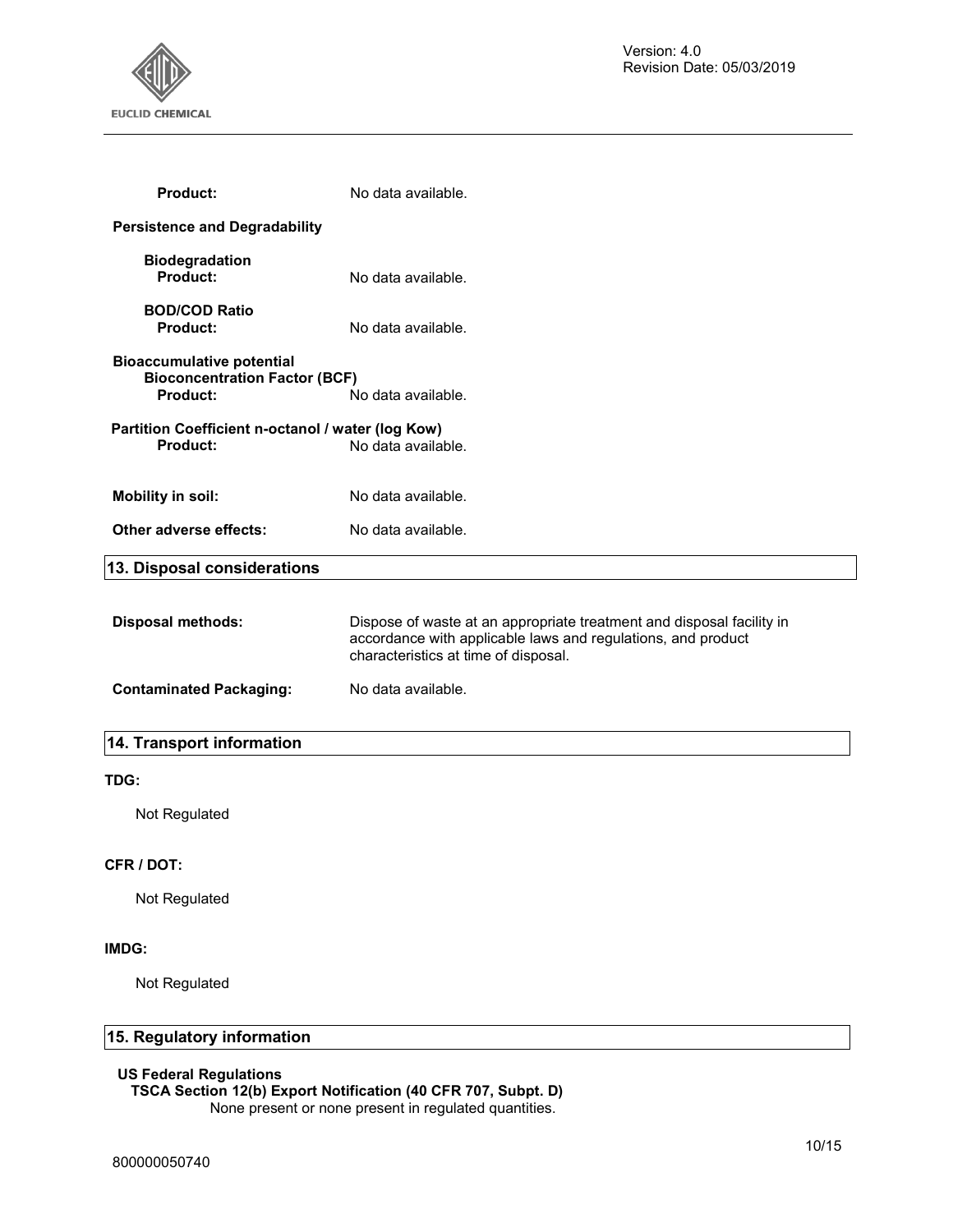

## **US. Toxic Substances Control Act (TSCA) Section 5(a)(2) Final Significant New Use Rules (SNURs) (40 CFR 721, Subpt E)**

None present or none present in regulated quantities.

## **US. OSHA Specifically Regulated Substances (29 CFR 1910.1001-1050)**

| <b>Chemical Identity</b><br>Crystalline Silica<br>(Quartz)/ Silica Sand | <b>OSHA hazard(s)</b><br>kidney effects<br>lung effects<br>immune system effects<br>Cancer                                                                       |
|-------------------------------------------------------------------------|------------------------------------------------------------------------------------------------------------------------------------------------------------------|
| Formaldehyde                                                            | Acute toxicity<br>Skin irritation<br>Skin sensitization<br>Flammability<br>respiratory tract irritation<br>Respiratory sensitization<br>Cancer<br>Eye irritation |

## **CERCLA Hazardous Substance List (40 CFR 302.4):**

| <b>Chemical Identity</b> | Reportable quantity |
|--------------------------|---------------------|
| Quinoline                | 5000 lbs.           |
| Formaldehyde             | 100 lbs.            |

## **Superfund Amendments and Reauthorization Act of 1986 (SARA)**

## **Hazard categories**

Immediate (Acute) Health Hazards Delayed (Chronic) Health Hazard Skin Corrosion/Irritation Serious Eye Damage/Eye Irritation Skin sensitizer **Carcinogenicity** Specific Target Organ Toxicity - Single Exposure Specific Target Organ Toxicity - Repeated Exposure

## **SARA 302 Extremely Hazardous Substance**

|                          | Reportable |                                    |
|--------------------------|------------|------------------------------------|
| <b>Chemical Identity</b> | quantity   | <b>Threshold Planning Quantity</b> |
| Formaldehyde             | 100 lbs.   | 500 lbs.                           |

#### **SARA 304 Emergency Release Notification**

| <b>Chemical Identity</b> | <b>Reportable quantity</b> |
|--------------------------|----------------------------|
| Quinoline                | 5000 lbs.                  |
| Formaldehyde             | 100 lbs.                   |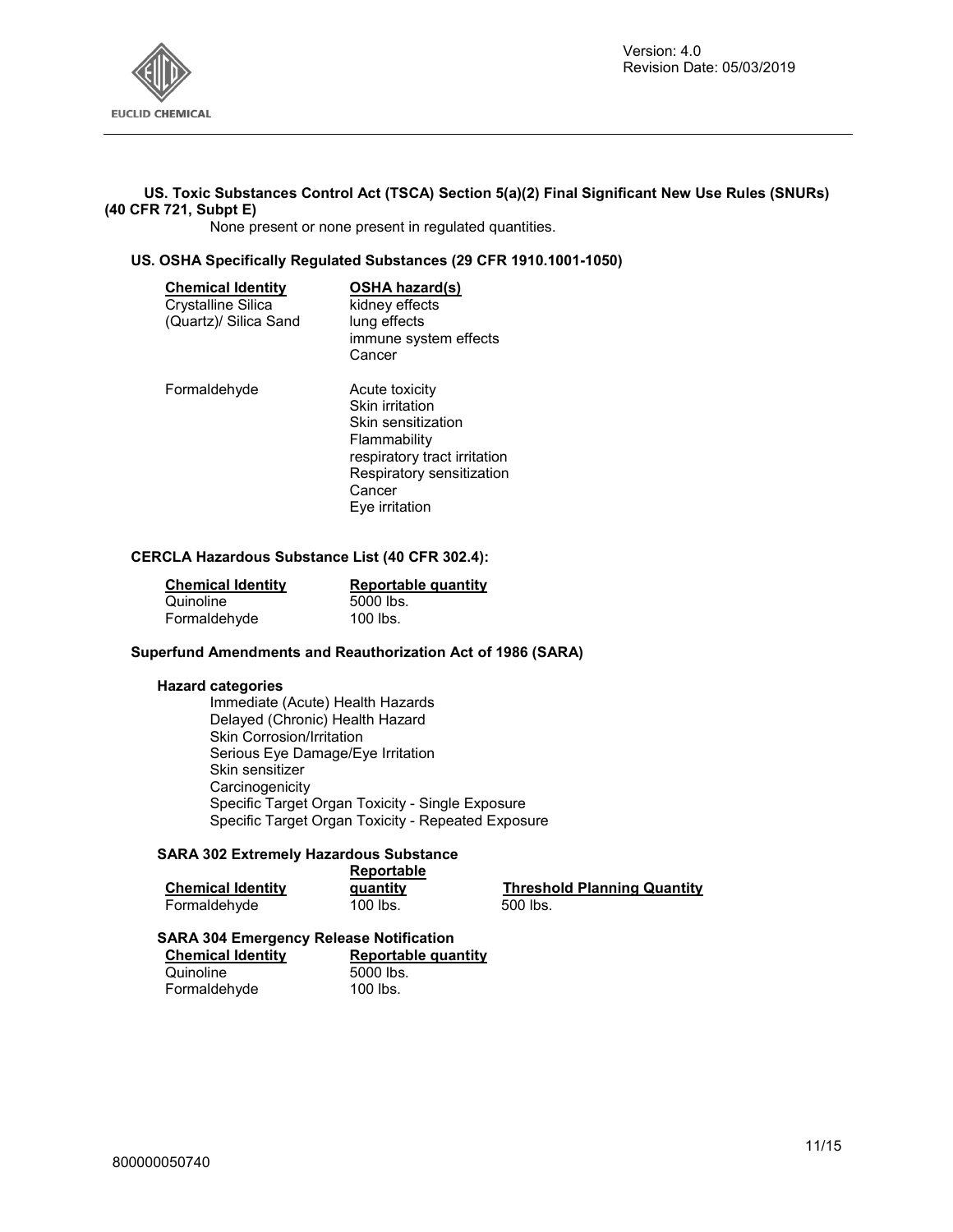

#### **SARA 311/312 Hazardous Chemical**

| <b>Chemical Identity</b>     | <b>Threshold Planning Quantity</b> |
|------------------------------|------------------------------------|
| Formaldehyde                 | 500lbs                             |
| Crystalline Silica (Quartz)/ | 10000 lbs                          |
| Silica Sand                  |                                    |
| Portland cement              | 10000 lbs                          |
| Calcium Sulfate              | 10000 lbs                          |
| Hemihydrate                  |                                    |

## **SARA 313 (TRI Reporting)**

None present or none present in regulated quantities.

## **Clean Air Act (CAA) Section 112(r) Accidental Release Prevention (40 CFR 68.130)**

| <b>Chemical Identity</b> | Reportable quantity |
|--------------------------|---------------------|
| Formaldehyde             | lbs                 |

**Clean Water Act Section 311 Hazardous Substances (40 CFR 117.3)**  None present or none present in regulated quantities.

#### **US State Regulations**

## **US. California Proposition 65**

For more information go to www.P65Warnings.ca.gov.

## **US. New Jersey Worker and Community Right-to-Know Act**

#### **Chemical Identity**

Crystalline Silica (Quartz)/ Silica Sand Portland cement Calcium Sulfate Hemihydrate

## **US. Massachusetts RTK - Substance List**

## **Chemical Identity**

Crystalline Silica (Quartz)/ Silica Sand Portland cement Calcium Sulfate Hemihydrate Formaldehyde

#### **US. Pennsylvania RTK - Hazardous Substances**

## **Chemical Identity**

Crystalline Silica (Quartz)/ Silica Sand Portland cement Calcium Sulfate Hemihydrate

## **US. Rhode Island RTK**

#### **Chemical Identity**

Crystalline Silica (Quartz)/ Silica Sand Portland cement

## **International regulations**

## **Montreal protocol**

Not applicable

## **Stockholm convention**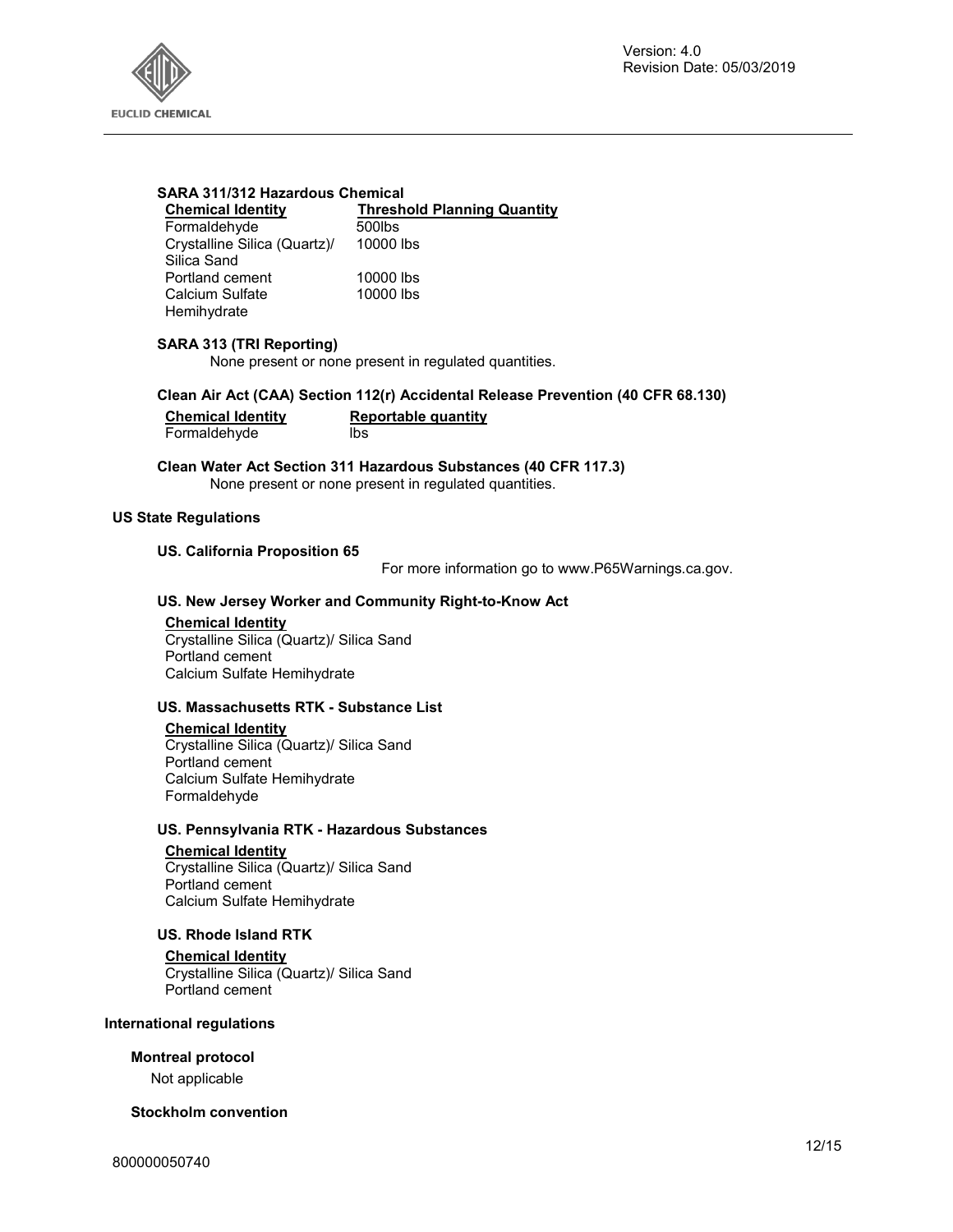

Not applicable

## **Rotterdam convention**

Not applicable

## **Kyoto protocol**  Not applicable

## **VOC:**

| Regulatory VOC (less water and<br>exempt solvent) | : 0 q/l             |
|---------------------------------------------------|---------------------|
| VOC Method 310                                    | $\therefore$ 0.00 % |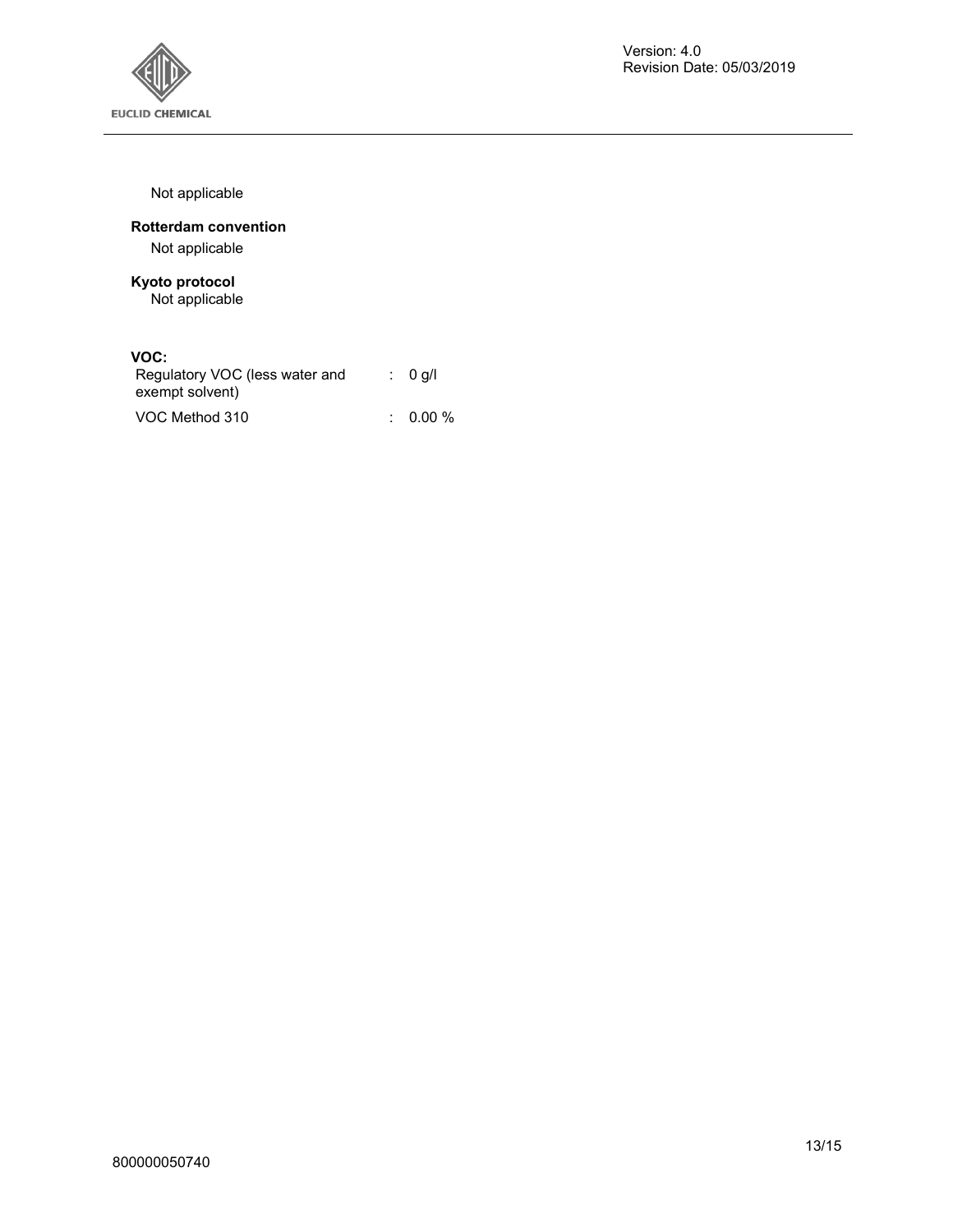

| <b>Inventory Status:</b>                 |                                                                                           |
|------------------------------------------|-------------------------------------------------------------------------------------------|
| Australia AICS:                          | One or more components in this product are<br>not listed on or exempt from the Inventory. |
| Canada DSL Inventory List:               | All components in this product are listed on or<br>exempt from the Inventory.             |
| EINECS, ELINCS or NLP:                   | One or more components in this product are<br>not listed on or exempt from the Inventory. |
| Japan (ENCS) List:                       | One or more components in this product are<br>not listed on or exempt from the Inventory. |
| China Inv. Existing Chemical Substances: | All components in this product are listed on or<br>exempt from the Inventory.             |
| Korea Existing Chemicals Inv. (KECI):    | One or more components in this product are<br>not listed on or exempt from the Inventory. |
| Canada NDSL Inventory:                   | One or more components in this product are<br>not listed on or exempt from the Inventory. |
| Philippines PICCS:                       | One or more components in this product are<br>not listed on or exempt from the Inventory. |
| US TSCA Inventory:                       | All components in this product are listed on or<br>exempt from the Inventory.             |
| New Zealand Inventory of Chemicals:      | All components in this product are listed on or<br>exempt from the Inventory.             |
| Japan ISHL Listing:                      | One or more components in this product are<br>not listed on or exempt from the Inventory. |
| Japan Pharmacopoeia Listing:             | One or more components in this product are<br>not listed on or exempt from the Inventory. |
| Mexico INSQ:                             | One or more components in this product are<br>not listed on or exempt from the Inventory. |
| Ontario Inventory:                       | One or more components in this product are<br>not listed on or exempt from the Inventory. |
| Taiwan Chemical Substance Inventory:     | One or more components in this product are<br>not listed on or exempt from the Inventory. |